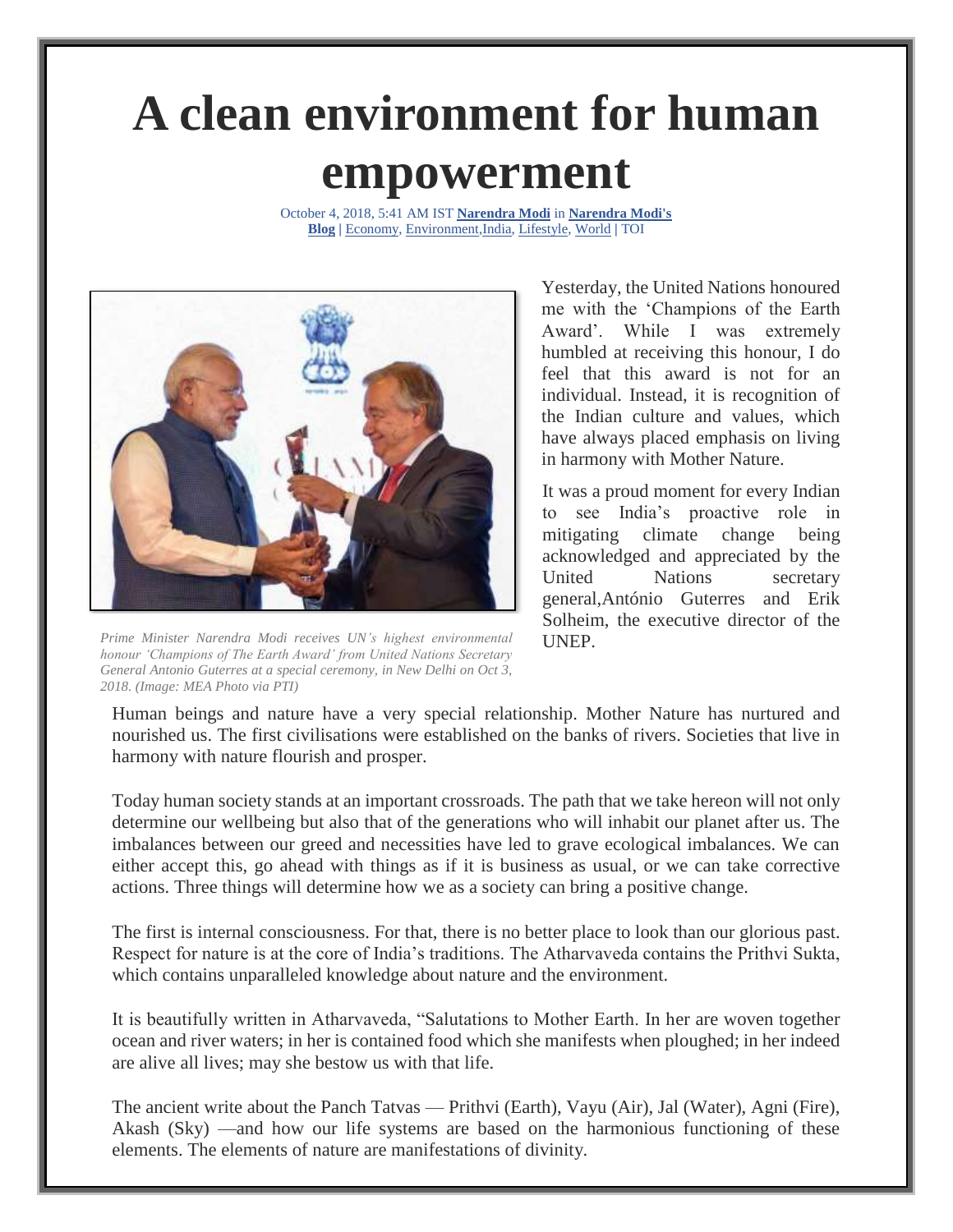Mahatma Gandhi wrote extensively on the environment and even practiced a lifestyle where compassion towards the environment was essential. He propounded the doctrine of trusteeship, which places the onus on us, the present generation, to ensure that our coming generations inherit a clean planet. He called for sustainable consumption so that the world does not face a resource crunch.

Leading lifestyles that are harmonious and sustainable are apart of our ethos. Once we realise how we are flag bearers of a rich tradition, it will automatically have a positive impact on our actions.

The second aspect is public awareness. We need to talk, write, debate, discuss and deliberate as much as possible on questions relating to the environment.

At the same time, it is vital to encourage research and innovation on subjects relating to the environment. This is when more people will know about the pressing challenges of our times and ways to mitigate them.

When we as a society are aware of our strong links with environmental conservation and talk about it regularly, we will automatically be proactive in working towards a sustainable environment. That is why, I will put proactiveness as the third facet of bringing a positive change.

In this context, I am delighted to state that the 130 crore people of India are proactive and at the forefront of working towards a cleaner and greener environment.

We see this proactiveness in the Swachh Bharat Mission, which is directly linked to a sustainable future. With the blessings of the people of India, over 85 million households now have access to toilets for the first time.

Over 400 million Indians no longer have to defecate in the open. Sanitation coverage is up from 39% to 95%. These are landmark efforts in the quest of reducing the strain on our natural surroundings.

We see this proactiveness in the success of the Ujjwala Yojana, which has significantly reduced indoor air pollution due to unhealthy cooking practices that were causing respiratory diseases.

Till date, over five crore Ujjwala connections have been distributed, thus ensuring a better and cleaner life for the women and their families. India is moving at a quick pace in cleaning its rivers.

The Ganga, which is India's lifeline, had become polluted in several parts. The Namami Gange Mission is changing this historical wrong. Emphasis is being given to proper treatment of sewage.

At the core of our urban development initiatives such as AMRUT and the Smart Cities Mission is the need to balance urban growth with environmental care. The over 13 crore soil health cards distributed to farmers are helping them make informed decisions that will boost their productivity and improve the health of our land, which helps the coming generations.

We have integrated objectives of Skill India in environment sector and launched the schemes including Green Skill Development Program for skilling about 7 million youth in environment, forestry, wildlife and climate change sectors by 2021. This will go a long way creating numerous opportunities for skilled jobs and entrepreneurships in environment sector.